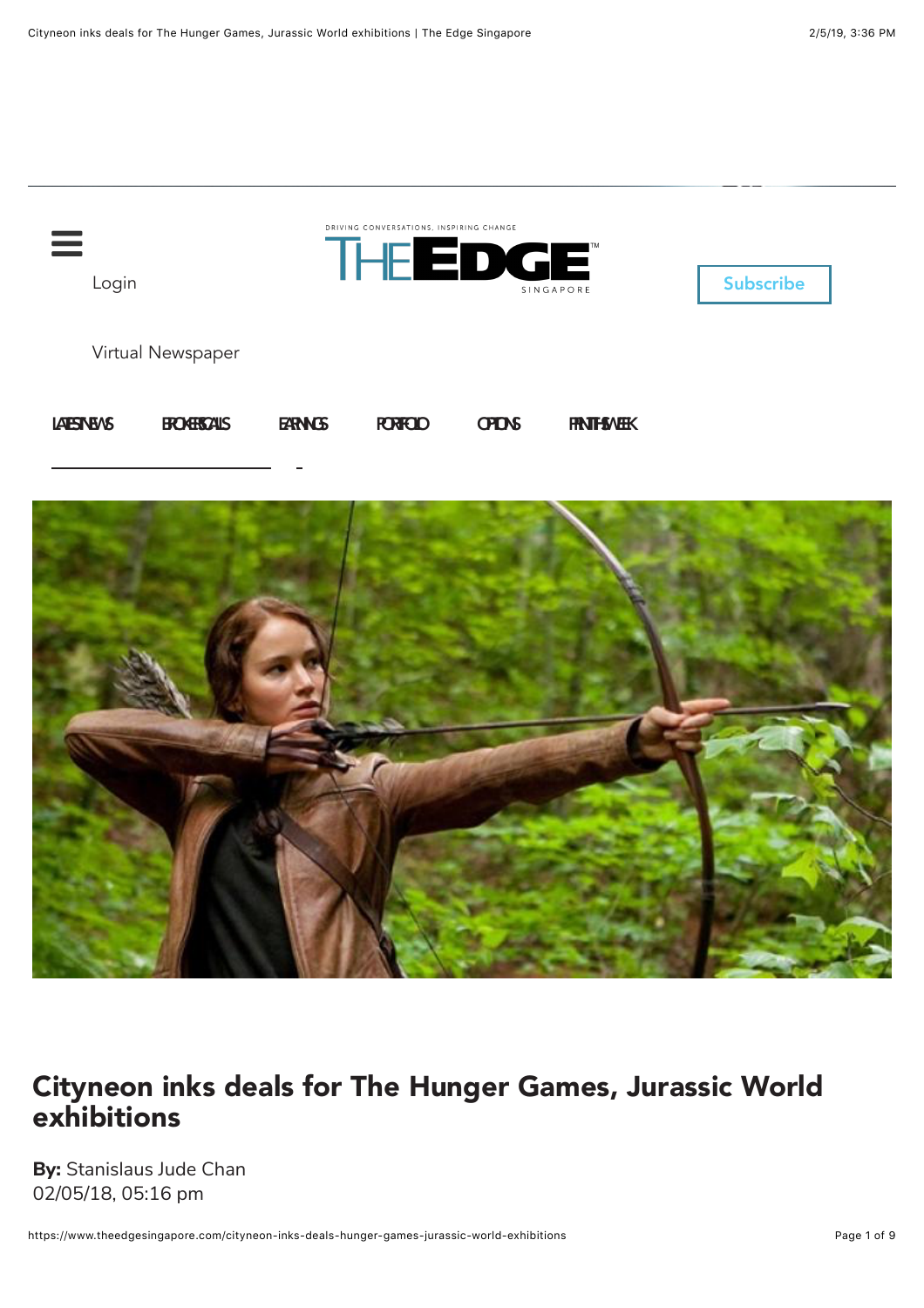SINGAPORE (May 2): The odds, it seems, are in Cityneon Holdings' favour.

The group's wholly-owned subsidiary, Victory Hill Entertainment Group, has signed an exclusive worldwide touring exhibition license agreement with Lions Gate Exhibition for The Hunger Games: The Exhibition.

The accretive licensing agreement provides an outlet for immediate revenue streams and profits, and marks the fourth blockbuster brand intellectual property (IP) rights licence for Cityneon.

Cityneon's first three IP licenses are Marvel's Avengers S.T.A.T.I.O.N., Transformers – Autobots Alliance, and Jurassic World – The Exhibition.

The Hunger Games exhibition celebrates the blockbuster franchise with a dynamic exploration of the world of Panem, featuring more than 1,000 authentic costumes and props, immersive themed environments, and set recreations.

The licensing deal will allow Cityneon to expand the global territory of the attraction, which has already toured New York, San Francisco, Sydney, and Louisville. The agreement also provides Cityneon with a first right to produce future travelling exhibits for the studio.

The agreement is for a period of seven years, with the potential for a maximum renewal of a further seven years.

The group says the fees payable to Lionsgate under the agreement comprise both fixed and variable components, but did not disclose the value of the contract as it constitutes a "non-disclosable transaction".

"By partnering with major studio Lionsgate and adding their strong brand, The Hunger Games, Cityneon continues to successfully grow worldwide and to share immersive experiences with movie fans around the globe," says Ron Tan, Cityneon's executive chairman and group CEO.

In a separate announcement on Wednesday, Cityneon says it has into an agreement with Universal Picture to build the second set for Jurassic World – The Exhibition.